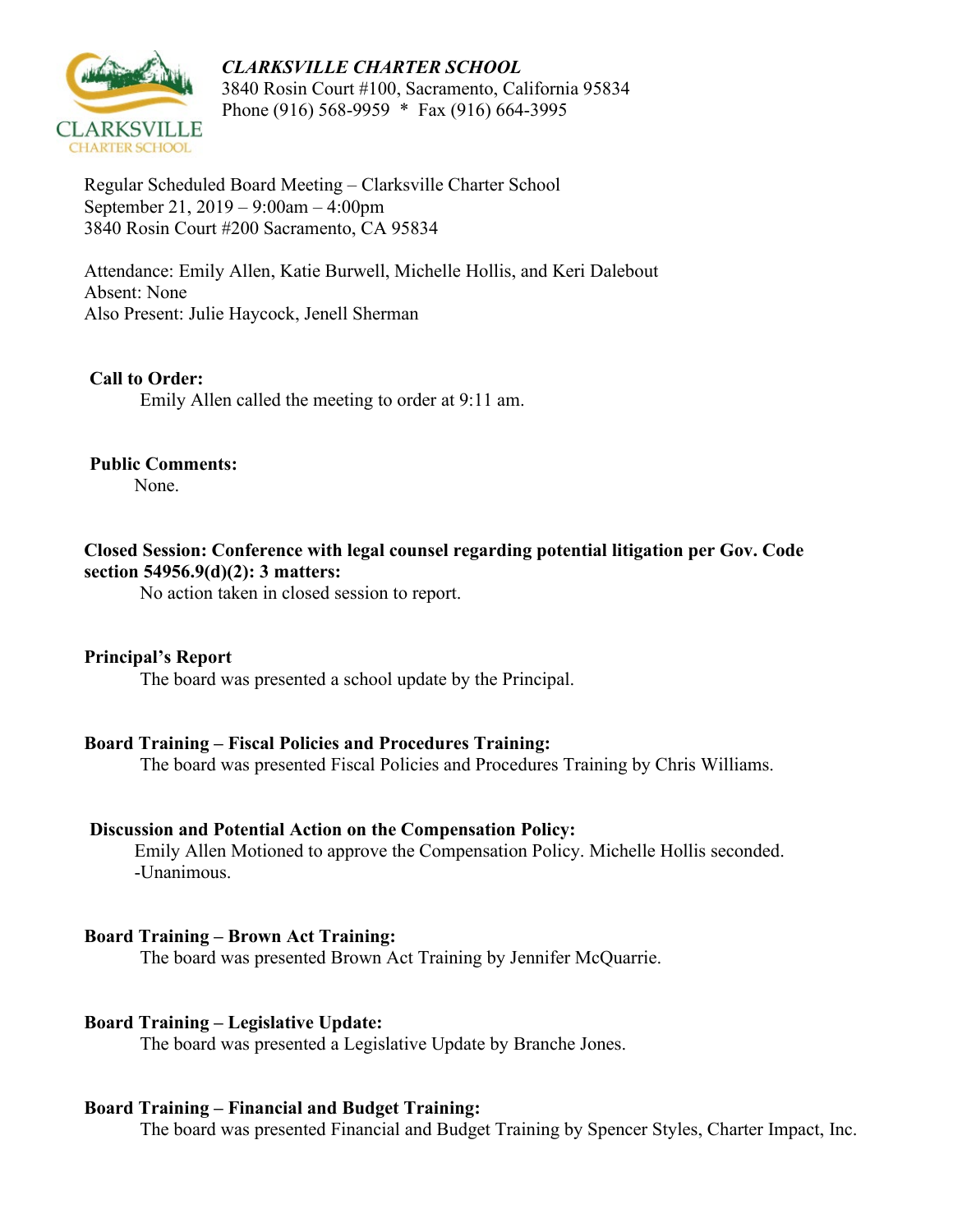



3840 Rosin Court #100, Sacramento, California 95834 Phone (916) 568-9959 \* Fax (916) 664-3995

### **Discussion and Potential Action on the Fiscal Policies and Procedures:**

Emily Allen motioned to approve the Fiscal Policies and Procedures Michelle Hollis seconded. -Unanimous.

### **Motion to suspend Meeting:**

Emily Allen motioned to suspend the meeting  $\omega$  11:24am. Michelle Hollis seconded. -Unanimous.

### **Motion to resume Meeting:**

Emily Allen motioned to resume meeting  $(a)$  11:49am. Michelle Hollis seconded. -Unanimous.

## **Principal's Report:**

The board was presented an update from the school principal.

## **Discussion and Potential Action on Approval of the Board Meeting Minutes:**

Emily Allen motioned to approve the Board Meeting Minutes from June 8, 2019, July 19, 2019, August 21, 2019. Michelle Hollis seconded. -Unanimous.

### **Discussion and Potential Action on the Independent Study Policy:**

Emily Allen motioned to approve the Independent Study Policy. Keri Dalebout seconded. -Unanimous.

## **Discussion and Potential Action on the Transitional Kindergarten and Kindergarten Policy:**

Emily Allen motioned to approve the Transitional Kindergarten and Kindergarten Policy. Katie Burwell seconded.

-Unanimous.

### **Discussion and Potential Action on the Promotion, Acceleration and Retention Policy:**

Emily Allen motioned to approve the Promotion, Acceleration and Retention Policy. Michelle Hollis seconded.

-Unanimous.

## **Discussion and Potential Action on the Inspection of Public Records Policy:**

Emily Allen motioned to approve the Inspection of Public Records Policy. Michelle Hollis seconded.

-Unanimous.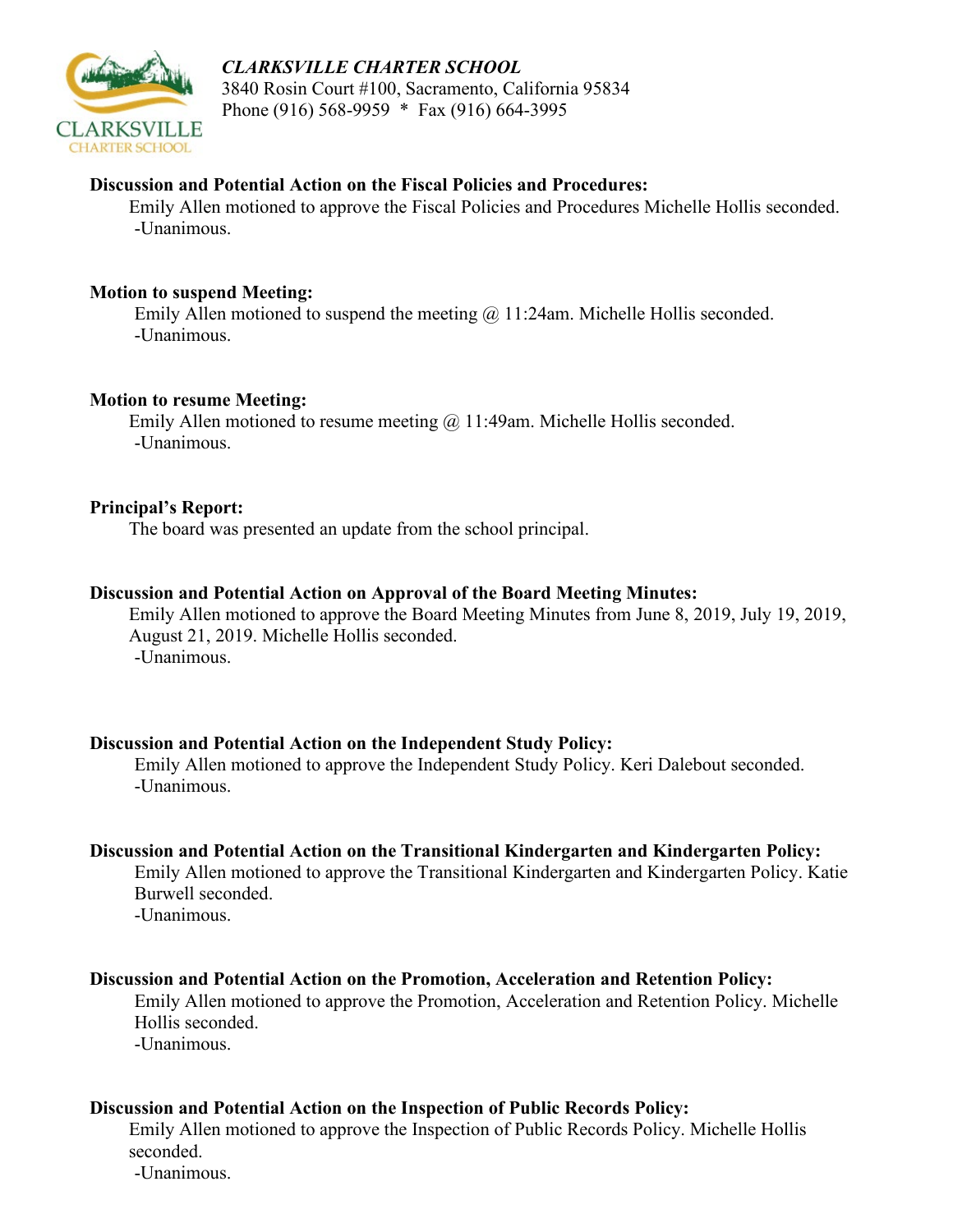

*CLARKSVILLE CHARTER SCHOOL* 3840 Rosin Court #100, Sacramento, California 95834 Phone (916) 568-9959 \* Fax (916) 664-3995

## **Discussion and Potential Action on the Administration of Medications, Anti-Seizure Medications, Emergencies and**

### **Head Lice Policy:**

Emily Allen motioned to approve the Administration of Medications, Anti-Seizure Medications, Emergencies and Head Lice Policy with the amendment of the first sentence to read as follows, "Clarksville Charter School is committed to protecting the health and well-being of all Clarksville Charter students." Keri Dalebout seconded. -Unanimous.

#### **Motion to suspend Meeting:**

Emily Allen motioned to suspend Meeting @ 1:13pm. Michelle Hollis seconded. -Unanimous.

#### **Motion to resume Meeting:**

Emily Allen motioned to resume Meeting  $\omega$  1:31pm. Michelle Hollis seconded. -Unanimous.

#### **Discussion and Potential Action on the July Financials:**

Emily Allen motioned to approve the July Financials. Michelle Hollis seconded. -Unanimous.

### **Discussion and Potential Action on the Conflict of Interest Code:**

Emily Allen motioned to approve the Conflict of Interest Code. Michelle Hollis seconded. -Unanimous.

### **Discussion and Potential Action on Approving the 2019-2020 Parent-Student Handbook:**

Emily Allen motioned to approve the 2019-2020 Parent- Student Handbook. Michelle Hollis seconded.

-Unanimous.

# **Discussion and Potential Action on the Amendment to the District Office Service Agreement:**

Emily Allen motioned to approve the Amendment to the District Office Service Agreement. Michelle Hollis seconded.

-Unanimous.

### **Adjournment:**

Emily Allen motioned to adjourn the meeting at 3:36pm. Michelle Hollis seconded. -Unanimous.